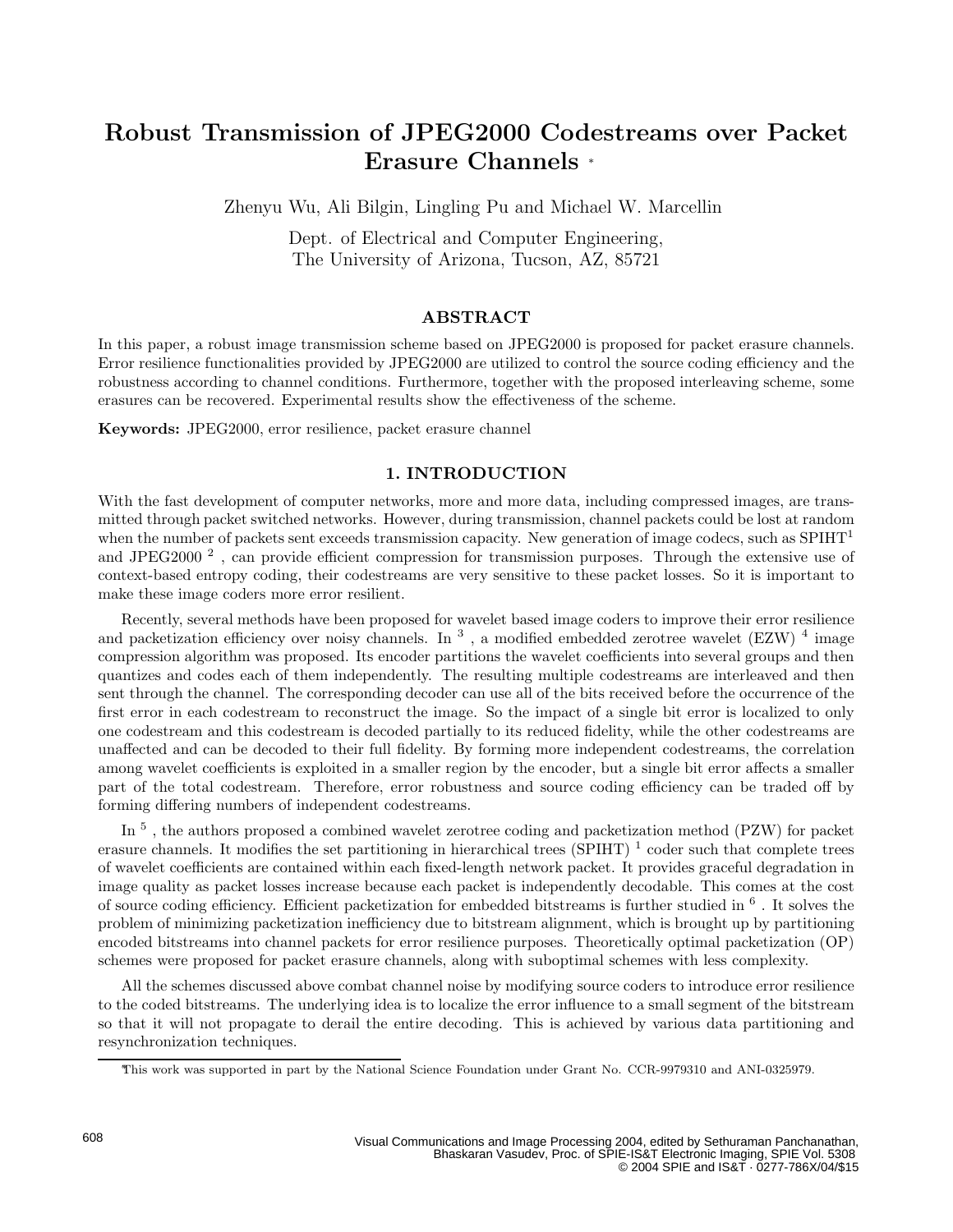Another approach to combat noise is to use channel coders concatenated with source coders. A channel coder adds controlled redundancy into the source-encoded bitstreams<sup>789</sup>. With this extra redundancy, errors or erasures can be not only detected but also recovered. However, within a total transmission rate, channel coding decreases the rate available to the source coding, and it also adds extra complexity to both sender and receiver due to the channel coding.

In this paper, a new scheme is proposed for robust image transmission over ATM packet erasure channels with JPEG2000. It achieves source coder robustness against packet loss by utilizing some error resilience functionalities provided by JPEG2000. It does not require any modification of standard-compliant JPEG2000 coders, and no channel coding technique is employed. This scheme results in a high complexity decoder. However, the encoder is spared the extra complexity of channel coding as commonly used to improve robustness. Experimental results show the effectiveness of the scheme compared with other schemes.

The paper is organized as follows: in Section 2, the proposed scheme is described as well as the related concepts of JPEG2000. Section 3 gives the experimental results and in Section 4 we draw conclusions.

### **2. ALGORITHM DESCRIPTION**

JPEG2000 coding is based on the extensive use of context-based arithmetic coding. Thus it is crucial to maintain the synchronization between encoder and decoder. However, a bit error in a codestream can easily destroy the synchronization and thus derail the the decoding thereafter, resulting in disastrous effects on the decompressed image. To combat this problem, JPEG2000 provides some useful mechanisms for error resilience. They generally serve two purposes  $^{10}$ : (1) hierarchical data partitioning and resynchronization, (2) error detection and isolation.

A JPEG2000 codestream can be partitioned into hierarchical structures. Each codestream starts with a main header. It contains critical information for the decoder to decode the entire codestream correctly. The codestream following the main header can be partitioned into a single or multiple tile-streams, depending on whether the input image is divided into multiple tiles before the wavelet transform. Inside each tile-stream, there are one or several layers and each layer contains a certain number of packets. Each packet collects the compressed data from a precinct at a resolution level. Each precinct consists of some codeblocks from all subbands at its resolution level and finally each codeblock contains a certain number of coding passes. JPEG2000 error resilience tools are built upon these different structures.

Within this hierarchy, the smallest independent coding unit is the codeblock. That means bit errors from one codeblock will not propagate to other codeblocks as long as codeblock synchronization is maintained. In other words, resynchronization can be reestablished at the codeblock level. Similar mechanisms exist for resynchronization at the level of precincts and/or tiles. Since they are not used in this work, they are not discussed further.

Besides this hierarchical data partitioning and resynchronization, JPEG2000 provides a set of mode variations for error detection and isolation purposes. In its "default mode", a JPEG2000 bitplane coder produces one contiguous arithmetic codeword for each codeblock. If there is any error inside a codeword segment, undetected erroneous decoding of this entire segment (beyond the error) may occur, causing severe quality degradation of the decompressed image.

When the JPEG2000 mode *ERTERM* is employed, the encoder uses a predictable termination policy for MQ and raw codeword segments. Any error in a codeword segment is very likely to leave the coder in a state which is inconsistent with the predictable termination policy. So the decoder can exploit this property to detect whether errors have been introduced into any individual codeword segment with high reliability. When the *RESTART* mode is employed, the MQ coder is restarted at the beginning of each coding pass. Specifically, an MQ codeword is appropriately terminated and the MQ coder is re-initialized (excluding its probability models). Each coding pass is then represented by a separate MQ codeword segment. The length of each segment is explicitly signalled in the relevant packet header. Both modes come with a cost of some source coding inefficiency.

When *ERTERM* and *RESTART* are used together, an encoder creates a separate, predictably terminated codeword segment for each coding pass. If an error occurs in the codestream, a decoder can detect it with high probability at the end of the coding pass in which it occurred. With the length information signalled in the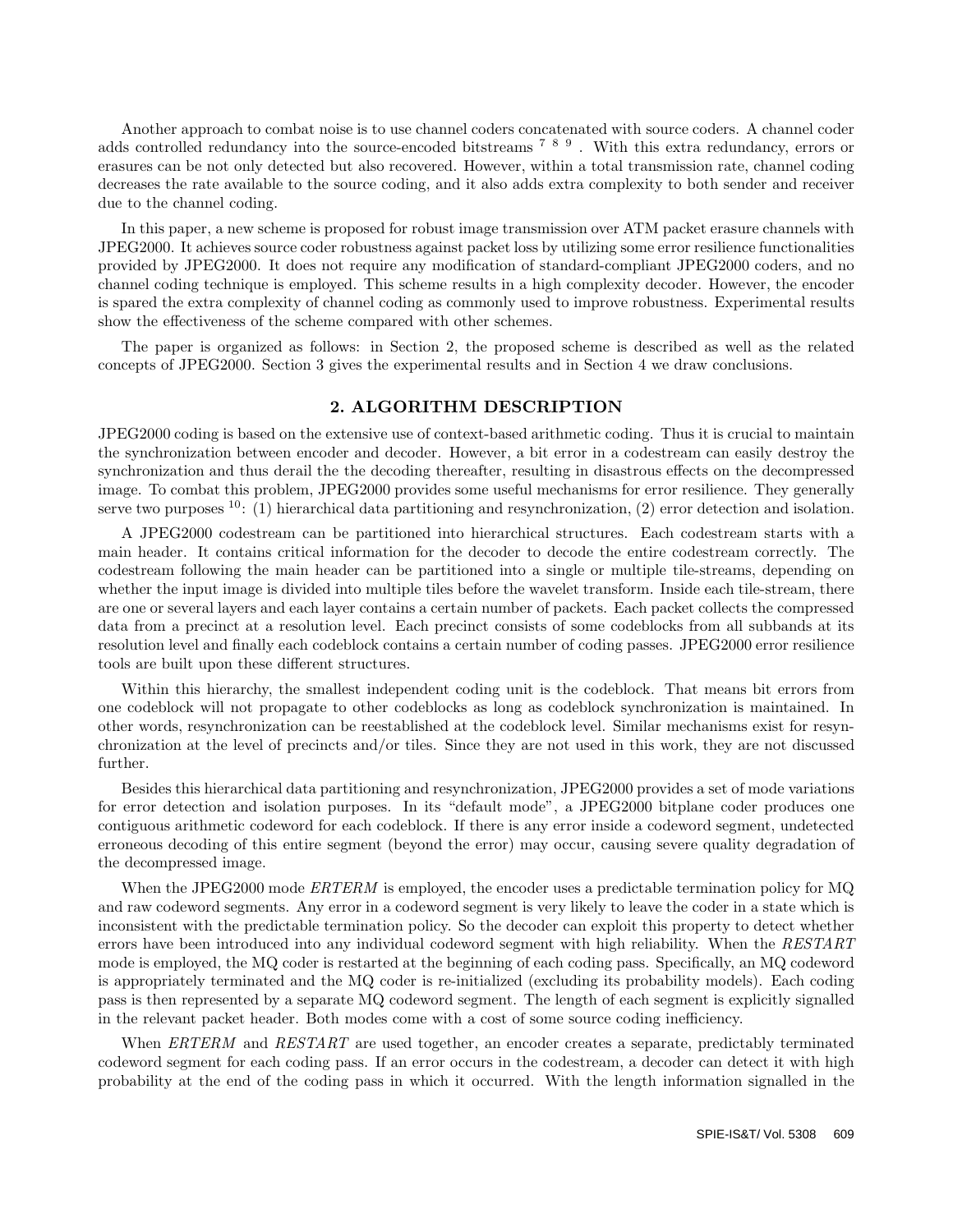

**Figure 1.** Proposed Interleaving Scheme

packet header, the decoder can discard only the corrupt coding pass (and all subsequent coding passes from that same codeblock), thereby concealing the possible visual artifacts which would otherwise result from such corruption.

Inside a JPEG2000 codestream, besides the main header, tiles, tile-parts and packets each have a header. These headers are important for the decoder to correctly decode the data from their corresponding part of the codestream. Also they contain the information necessary to establish synchronization at their respective levels. JPEG2000 provides a useful functionality referred to as *packed packet headers* (PPM or PPT). They can be used to relocate packet headers from their respective packet bitstreams to the main (or tile-part) headers to facilitate special protection for them.

As discussed above, the JPEG2000 standard contains error resilience mechanisms to detect and isolate errors, and conceal the error impact within a certain coding structure. However, there is no forward error correction capability. Nevertheless, we will show that by appropriately utilizing these error resilience mechanisms, together with our proposed interleaving scheme, erasures can be recovered.

Consider a JPEG2000 codestream formed with modes *ERTERM* and *RESTART*, and with all the headers at different structural levels packed into the main header at the beginning of the codestream by invoking *packed packet header* functionality. The proposed scheme then partitions the codestream into ATM network packets in two different sections, which we call the horizontal section and the vertical section, as shown in Figure 1. In this figure, each row corresponds to one 48-byte ATM packet payload.

In the first horizontal section, the main header is packed horizontally byte-wise into the payload of ATM packets. Since the main header contains critical information for correct decoding, it needs to be protected adequately. With the assumption that no channel coding is involved, we take the approach to repeat the main header to increase its robustness against packet erasures <sup>†</sup>. Thus the horizontal section contains two copies of the main header. Since the main header takes a relatively small part of the codestream, the duplication does not decrease compression efficiency significantly, while it can dramatically increase the protection for the main header. This approach is also used in the MPEG-4 header extension code (HEC), where vital information for correct decoding is repeated after the HEC, and has proven successful <sup>10</sup>. We note here that the repeated data can be put in a JPEG2000 "COMMENT" marker segment so that the result is a valid codestream.

<sup>&</sup>lt;sup> $\dagger$ </sup>we ignore that this can be considered as a crude form of channel coding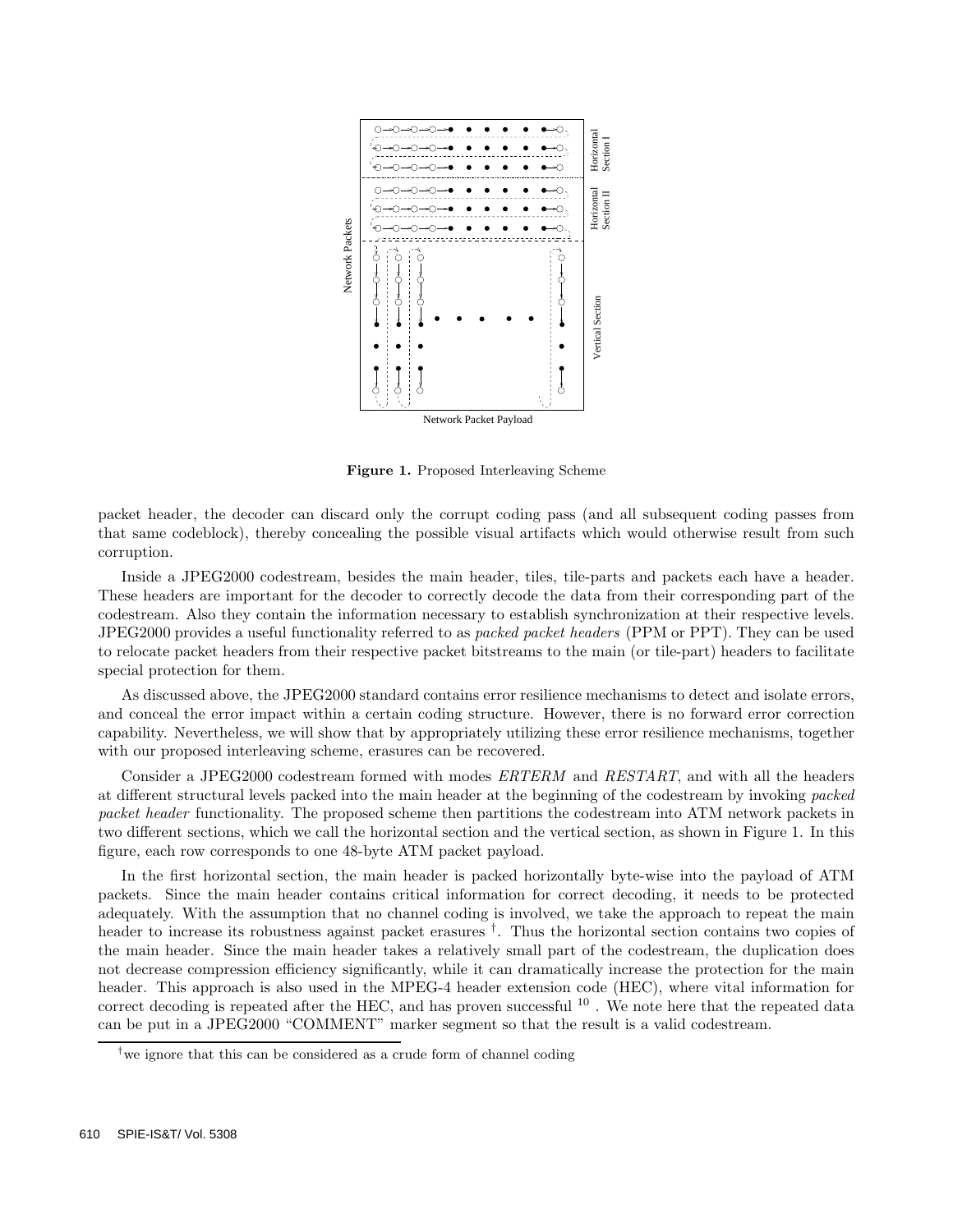In the vertical section, the compressed image data are interleaved bit-wise into the remaining packets (vertically). That is, the data is filled into the first bit of each packet continuously in the vertical direction, then the second bit, and so on, until the end of either the bitstream or the packets is reached.

Consider the situation when the packet erasure rate is relatively low. With the proposed interleaving scheme, in the horizontal section, if any packet is erased, it is very likely that its duplicate survives. Thus the main header can be reconstructed by combining the two parts from that section together, and the reconstruction can be expected to succeed with high probability.

In the vertical section, compressed image data are fully interleaved across the packets. For every erased packet in this section, the 48-byte erasures are spread out into 384 bit erasures in many coding passes from different codeblocks within the codestream. So at relatively low packet erasure rate, every coding pass may only contain a few erased bits. When the main header is reconstructed perfectly, coding pass length information can be retrieved from the corresponding packet headers. So the decoder knows the position of each coding pass within the codestream. Together with the knowledge of which packets are erased, the decoder can deduce the positions of the erased bits inside each coding pass (if any).

As discussed before, when the *ERTERM* and *RESTART* modes are used, the decoder can detect an error inside a coding pass with high reliability. Therefore, if the number of erasures inside an affected coding pass is small, the decoder can try to recover the erasures by simply brute-force bit-flipping with 0 or 1 at these erased bits until the attempted coding pass is decoded with a consistent termination state. Consequently, with high probability, a coding pass with erasures can be completely recovered. This procedure can be carried out within each codeblock from the first coding pass containing erasures and then repeated sequentially for the rest of coding passes. Suppose some coding pass contains more erasures than the decoder is willing to attempt to recover (for complexity reasons). In this case, the decoder simply stops decoding and discards the corrupted coding pass and all subsequent coding passes within the same codeblock. The decoded coding passes from the same codeblock and the decoding of other codeblocks are unaffected.

Obviously, the chance of successful decoding of a coding pass depends on the number of erasures it contains, and the computational capacity of the decoder. In the worst case, for *n* erasures, the decoder must test 2*<sup>n</sup>* cases. Fortunately, the data partitioning of JPEG2000 can be adjusted to control of the tradeoff between complexity and system performance. As mentioned before, the codeblock is the smallest independent coding unit. With a large codeblock size, correlation can be exploited in a larger area so high compression performance can be achieved. However, this will generate long coding passes, which span more packets vertically and therefore contain more erasures. This weakens the recovery capability of the decoder and increases the likelihood that these coding passes will be discarded. On the other hand, with smaller codeblock sizes, source coding performance degrades. However, the more coding passes are generally shorter and contain fewer erasures, and so are more recoverable by the decoder. Also, with smaller codeblocks, there are more codeblocks resulting in more independently decodable sub-codestreams. A key benefit of this is that any unsuccessful recovery of a coding pass is contained to a smaller region.

In summary, codeblock size can serve as a parameter to adjust the tradeoff between source efficiency and robustness. When the packet erasure rate is low, large codeblock sizes can be chosen to achieve good compression performance; as the erasure rate increases, the codeblock size can be reduced to generate more robust codestreams accordingly.

#### **3. EXPERIMENTAL RESULTS**

In the following experiments, Lenna and Goldhill  $(512 \times 512)$  are used as our test images. Transmission is simulated through an ATM network with 48-byte packet payload, with total transmission rates 1.0005, 0.5024 and 0.2095 bpp, which correspond to 683, 343 and 143 channel packets respectively. We choose the codeblock size parameter from the set  $\{8 \times 8, 16 \times 16, 32 \times 32\}$ . Each JPEG2000 codestream is generated with a single layer, the desired codeblock size,  $ERTERM+RESTART$  modes turned on and PPM marker segment employed. The source compression rate is chosen such that after the main header duplication, the total length does not exceed the allowed transmission budget.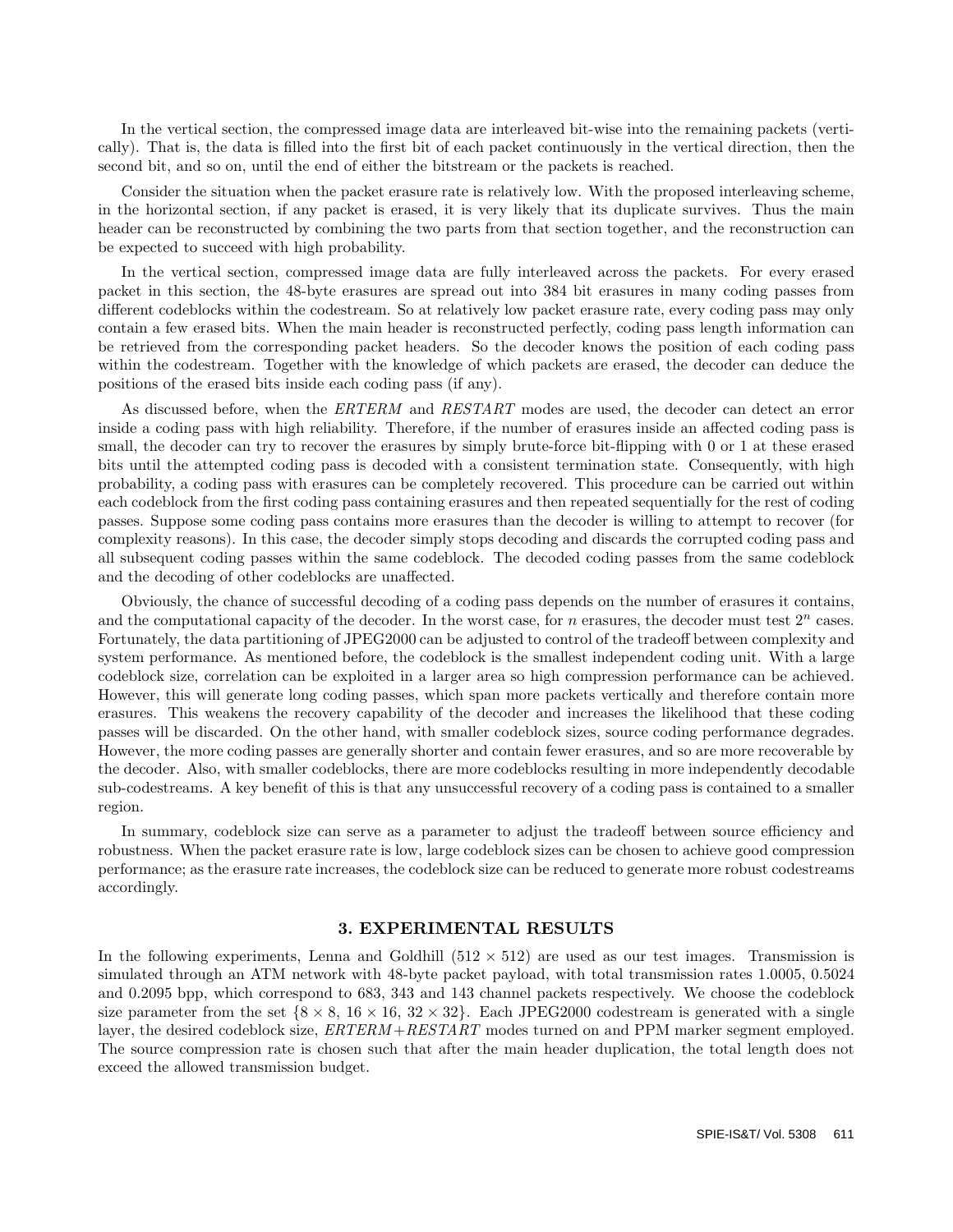Source coding rates and PSNRs for the error free case (no erasures) are listed in Tables 1 and 2. For example, for a total rate of 1.0005 bpp, our scheme (using 32 *×* 32 codeblocks) allocates 0.95 bpp for source rate and achieves 39.80 dB PSNR in the error free case. The difference between 1.0005 bpp and 0.95 bpp accounts for the replicated main header. Also listed in the tables (for source efficiency comparison) are two cases that do not employ our scheme. Each uses  $64 \times 64$  codeblocks. The first case uses  $ERTERM + RESTART$ , while the second case uses 20 quality layers.

| settings                             | Total Rate   |              |              |
|--------------------------------------|--------------|--------------|--------------|
|                                      | $1.0005$ bpp | $0.5024$ bpp | $0.2095$ bpp |
| 32x32/ERTERM+RESTART/Repeat Header   | 0.95/39.80   | 0.47/36.65   | 0.19/32.50   |
| $16x16/ERTERM+RESTART/Repeat$ Header | 0.91/39.07   | 0.45/35.91   | 0.18/31.88   |
| $8x8/ERTERM + RESTART/Repeat$ Header | 0.85/37.87   | 0.42/34.66   | 0.18/30.65   |
| $64x64/ERTERM+RESTART$               | 1.00/40.25   | 0.50/37.17   | 0.21/33.05   |
| $64x64/20$ -layer                    | 1.00/40.33   | 0.50/37.26   | 0.21/33.13   |

**Table 1.** Error free source coding performance for lenna: Source Rate (bpp)/PSNR (dB).

| settings                           | Total Rate   |              |              |
|------------------------------------|--------------|--------------|--------------|
|                                    | $1.0005$ bpp | $0.5024$ bpp | $0.2095$ bpp |
| 32x32/ERTERM+RESTART/Repeat Header | 0.95/35.95   | 0.47/32.68   | 0.19/29.52   |
| 16x16/ERTERM+RESTART/Repeat Header | 0.91/35.19   | 0.45/32.09   | 0.18/29.13   |
| 8x8/ERTERM+RESTART/Repeat Header   | 0.85/33.77   | 0.42/31.06   | 0.17/28.38   |
| $64x64/ERTERM+RESTART$             | 1.00/36.45   | 0.50/33.14   | 0.21/29.94   |
| $64x64/20$ -layer                  | 1.00/36.53   | 0.50/33.19   | 0.21/29.99   |

**Table 2.** Error free source coding performance for goldhill: Source Rate (bpp)/PSNR (dB).

The resulting codestreams were transmitted through a memoryless packet erasure channel with erasure rates ranging from 1% to 10%. Kakadu v3.4 was used as the source coder, and each case was tested with 2000 trials. The results are direct average of PSNRs. In the experiments, we allow the decoder to be able to correct 10, 15 or 20 erasures in each coding pass respectively, corresponding to different levels of decoding effort. The results for different total transmission rates, codeblock sizes, and maximum recoverable erasures are shown in Figure 2. From the figures, codeblock size 32*×*32 can give the best performance at very low erasure rates (1% or 2%) with high decoding effort. However, the performance drops quickly as the erasure rate is increased. In the middle erasure rate range  $(3\%$  to  $8\%)$ , codeblock size  $16 \times 16$  is the best choice. We note that there are significant gaps in performance as a funcion of different numbers of recoverable erasures (decoding effort). Throughout the entire testing range, a codeblock size of 8 *×* 8 gives most stable performance, most of the time within 2 dB of the best possible performance. Additionally, the 8 *×* 8 case begins to show its advantage at high erasure rates (9% to 10%). Furthermore, the performance difference between different numbers of recoverable erasures are negligible, which implies that high decoding effort is unnecessary in the  $8 \times 8$  case.

Figure 3 gives the overall best performance among 3 codeblock size choices based on the results in Figure 2. In other words, Figure 3 represents the best possible performance by adjusting the codeblock size parameter given the maximum number of recoverable erasures at each erasure rate. At the same time, our results are compared with those from schemes OP  $^6$  and PZW  $^5$  in Figure 3 (a) and (c). In Figure 3(a) which has high source compression rate (1.0005 bpp), our scheme performs better than OP by 3 to 4 dB even with the least decoding effort at low erasure rates. This margin diminishes until the erasure rate reaches 5% and thereafter OP begins performing better if higher decoding effort is not used in our scheme. In Figure 3(c) with low source compression rate (0.2095 bpp), our scheme consistently gives better performance than OP and PZW at erasure rates 1% to 9% even with the least decoding effort.

Finally, our scheme is compared with two other codestream organization methods of JPEG2000 in Figure 4. The first is to generate a codestream with a single layer using *ERTERM* +RESTART and packing the codestream into channel packets horizontally. Decoding of each codeblock is attempted, with all data prior to the first erasure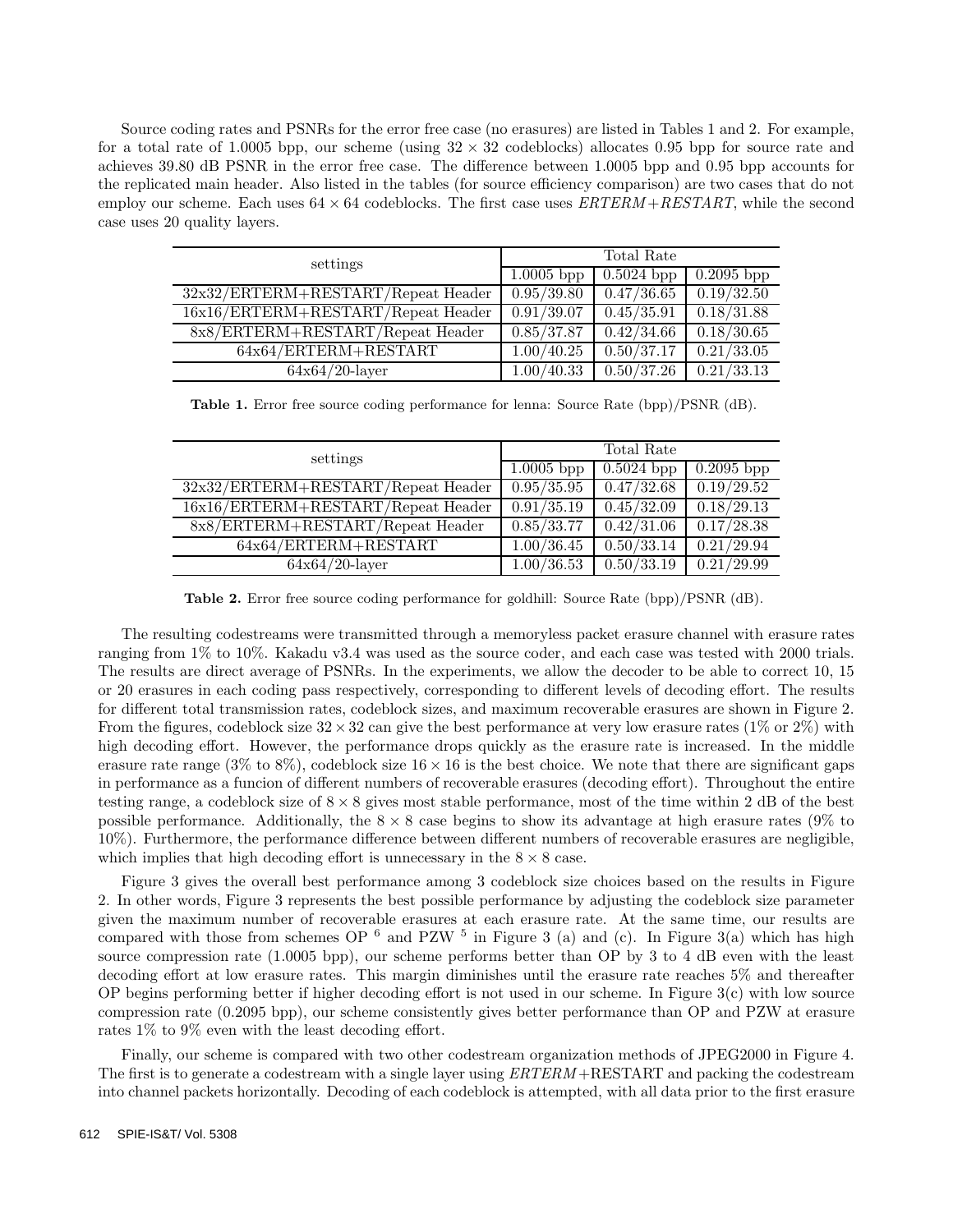in each codeblock retained. This method differs from our scheme mainly in that we spend bits reproducing the header, and special interleaving is employed such that some erasures can be recovered. The second scheme generates a quality-progressive codestream with 20 layers and the codestream is packed horizontally into the channel packets. Source decoding stops with the first erased packet. As mentioned previously, the error free performance of these schemes is listed in Tables 1 and 2. From Figure 4, we see significant gains of our scheme compared with the other two in all cases. This shows that the gain we have over OP and PZW is due to our proposed scheme, and not just the inherent error resilience of JPEG2000.

The applicability of the proposed scheme relies heavily on the efficient decoding of a JPEG2000 codestream. With Kakadu v3.4, the decoding of all codeblocks for Lenna and Goldhill  $(512 \times 512)$  at 1.00 bpp both takes about 0.04 seconds on a Pentium III 1GHz PC. With 10 maximum recoverable erasures, assuming the worst case of every coding pass need recovery, the average decoding time is about 21 seconds.

Although the present work uses no channel coding, it is possible to combine it with channel coding to improve system performance. Channel coding can reduce the number of erasures for the source decoding to handle, and some erasures unrecoverable by the channel decoding can be salvaged by the source decoding and thus leads to improvement over the original channel coding capability. In  $^{11}$ , a similar idea is explored for LDPC codes with AWGN channels. Besides proposing a practical method for robust image transmission, this work reveals some potential contributions of error resilience functionalities other than those in the standard, in the case of packet erasure channels. This will help form a more complete evaluation of their importance.

## **4. CONCLUSION**

In this paper, a scheme is proposed based on JPEG2000 for robust image transmission over packet erasure channels. The robustness against packet erasures is achieved by exploiting only the properties of error resilience functionalities provided by JPEG2000 combined with a unique interleaving strategy. At the same time, it is also possible to combine this scheme with other channel coding techniques to give better performance. Furthermore, the importance of some error resilience functionalities of JPEG2000 is explored in a wider perspective.

#### **REFERENCES**

- 1. A. Said and W. A. Pearlman, "A new, fast, and efficient image codec based on set partitioning in hierarchical trees," *IEEE Trans. Circuts Syst. Video Technol.* **6**, pp. 243–249, June 1996.
- 2. D. S. Taubman and M. W. Marcellin, *JPEG2000: Image Compression Fundamentals, Practice and Standards*, Kluwer Academic Publishers, Massachusetts, 2002.
- 3. C. D. Creusere, "A new method of robust image compression based on the embedded zerotree wavelet algorithm," *IEEE Trans. Image Processing* **6**, pp. 1436–1442, Oct. 1997.
- 4. J. M. Shapiro, "Embedded image coding using zerotrees of wavelet coefficients," *IEEE Trans. Signal Processing* **41**, pp. 3445–3462, Dec. 1993.
- 5. J. K. Rogers and P. C. Cosman, "Wavelet zerotree image compression with packetization," *IEEE Signal Processing Letters* **5**, pp. 105–107, May 1998.
- 6. X. Wu, S. Cheng, and Z. Xiong, "On packetization of embedded multimedia bitstreams," *IEEE Trans. Multimedia* **3**, pp. 132–140, Mar. 2001.
- 7. A. E. Mohr, E. A. Riskin, and R. E. Ladner, "Unequal loss protection: graceful degradation of image quality over packet erasure channels through forward error correction," *IEEE J. Selected Areas in Communications* **18**, pp. 819–828, June 2000.
- 8. V. Stankovic, R. Hamzaoui, and Z. Xiong, "Packet loss protection of embedded data with fast local search," in *Intl. Conf. on Image Processing*, **2**, pp. 165–168, 2002.
- 9. J. Thie and D. Taubman, "Optimal protection assignment for scalable compressed images," in *Intl. Conf. on Image Processing*, **3**, pp. 713–716, 2002.
- 10. I.Moccagatta, S.Soudagar, J. Liang, and H. Chen, "Error-resilience coding in JPEG-2000 and MPEG-4," *IEEE Trans. on Selected Areas on Communications* **18**, pp. 899–914, June 2000.
- 11. L.Pu, Z.Wu, A. Bilgin, M.Marcellin, and B. Vasic, "Iterative joint source-channel decoding for JPEG2000," in *Asilomar Conference on Signals, Systems, and Computers*, 2003. (to appear).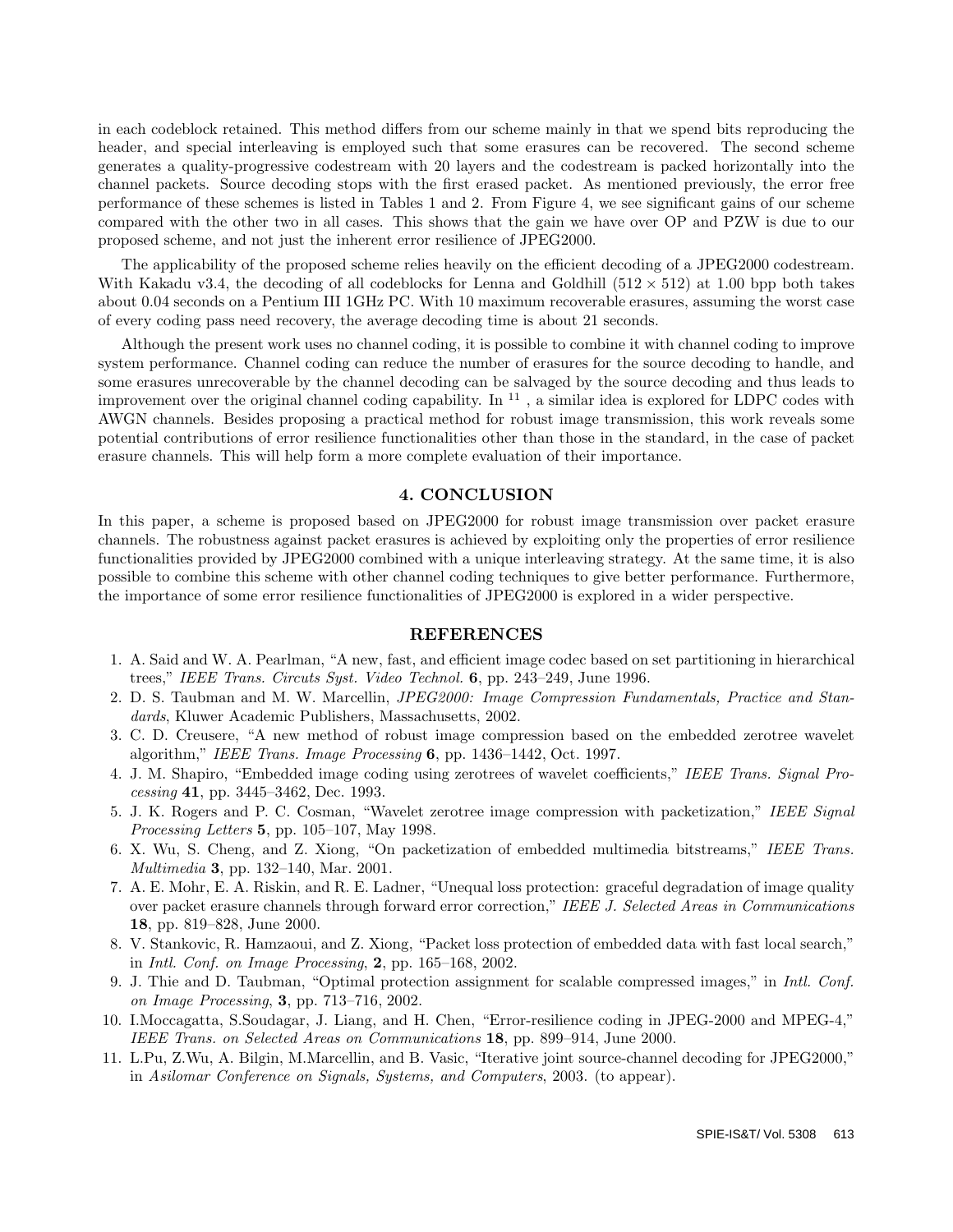

**Figure 2.** Lenna and goldhill (512x512) with different codeblock sizes and number of recoverable erasures.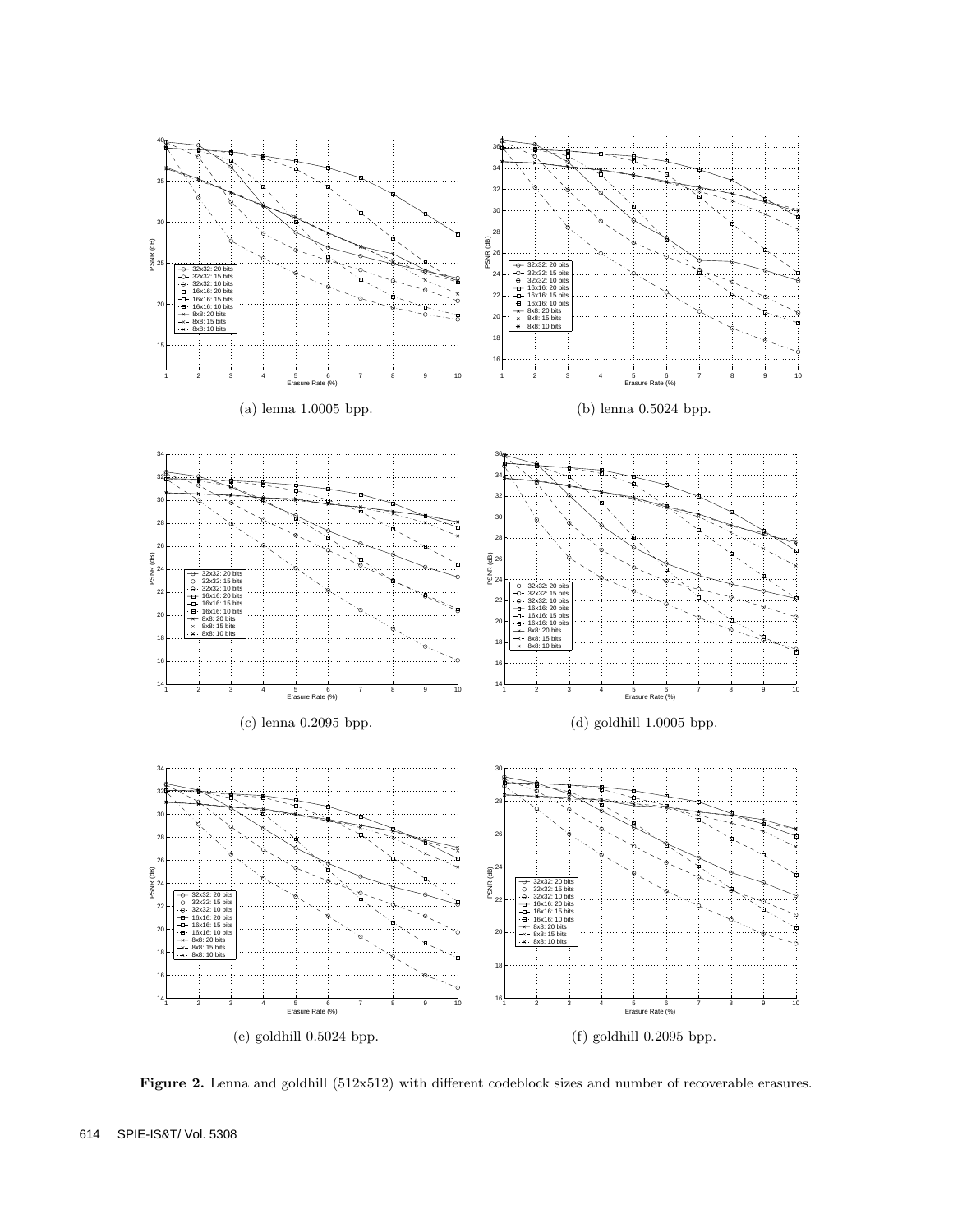

**Figure 3.** Lenna and goldhill (512x512) best achievable performance with 10,15, and 20 recoverable erasures.